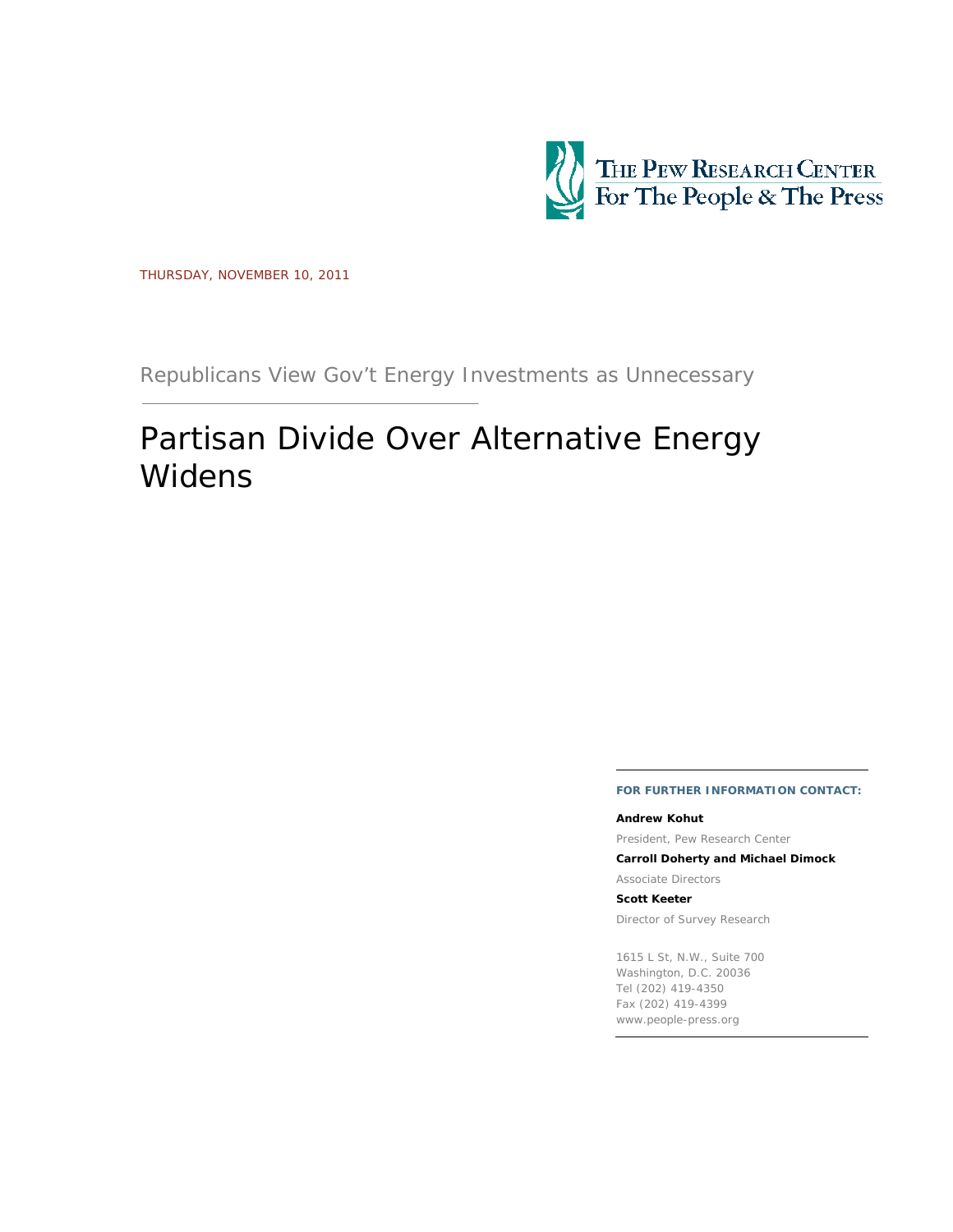## Republicans View Gov't Energy Investments as Unnecessary Partisan Divide Over Alternative Energy Widens

Public support for increased federal funding on research into alternative energy technology, including solar technology, has decreased substantially since the early months of the Obama administration, with nearly all the decline coming from Republicans and Republican-leaning independents.

Overall, 68% of the public favors increasing federal funding for research on wind, solar and hydrogen energy technology while 26% are opposed. From 2006 through early 2009, roughly 80% supported increased federal funding for alternative energy research.

Since April 2009, there has been a 30-point decline in the percentage of Republicans and Republican leaners supporting more federal funding for research into alternative energy technologies. Currently, 53% favor this policy, down from 82% in April 2009. There has been little change in opinions among Democrats and Democratic-leaning independents. Currently, 83% of Democrats favor increased funding for research into alternative energy technologies.

### **Declining Republican Support for More Funding for Alternative Energy Research**



The latest national survey by the Pew Research Center for the People & the Press and *The Washington Post,* conducted Nov. 3-6 among 1,005 adults, finds that a narrow majority of the public (52%) thinks that government investment is necessary to develop new energy technology. About four-in-ten (39%) say that businesses will produce needed energy technology without government support.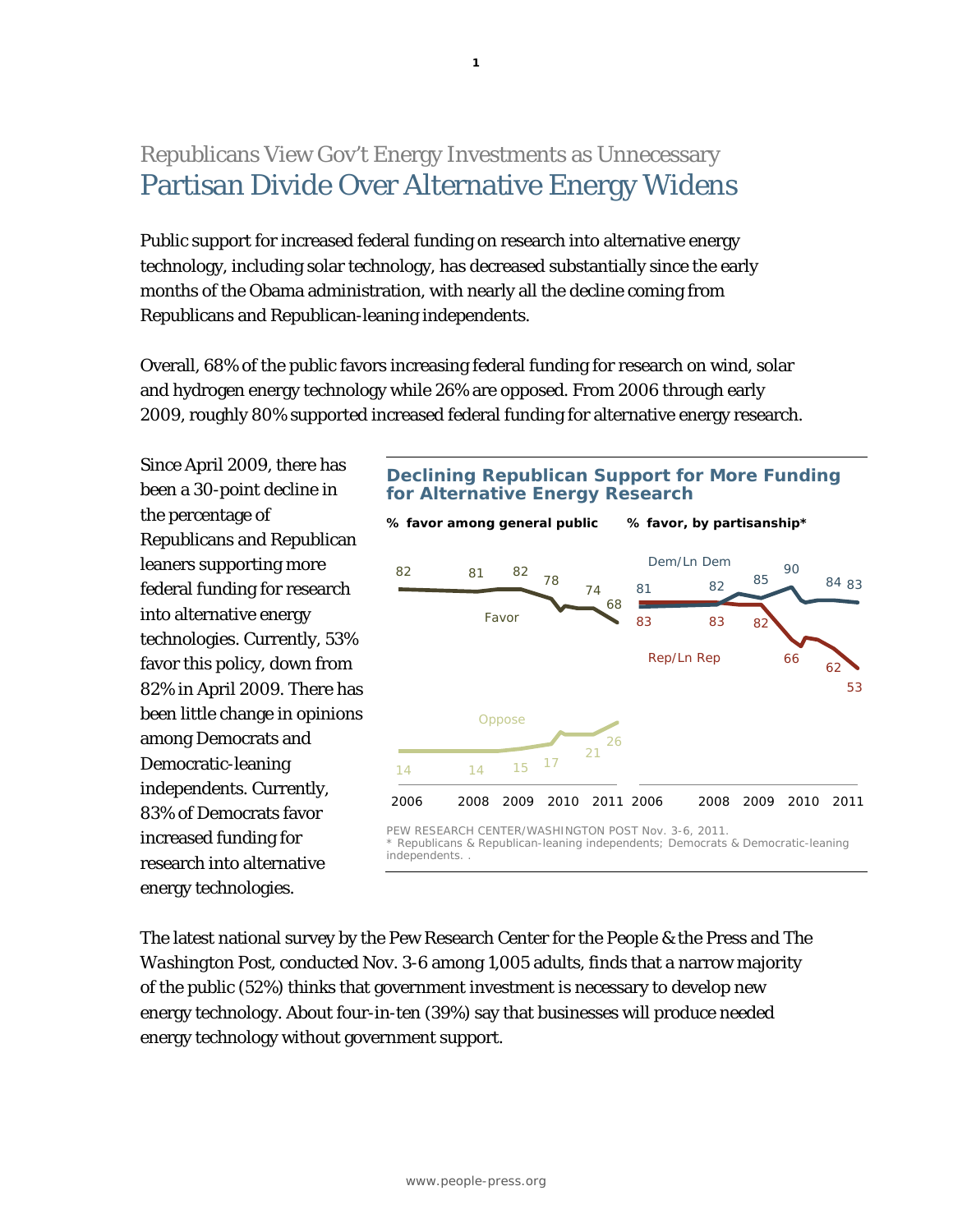On this measure there also is a large partisan divide. Two-thirds (68%) of Democrats and Democratic leaners say government investment in new energy is necessary. Most Republicans and GOP leaners (59%) say businesses will produce technology without government investment.

Overall, somewhat fewer now say that government investment is needed for the development of new energy technology than did so in April 2009. At that time, 58% viewed government investment as necessary and 32%

### **Most Democrats See Energy Investments as Necessary**

| In developing new                                               | Total | Rep | Rep/Lean Dem/Lean<br>Dem |
|-----------------------------------------------------------------|-------|-----|--------------------------|
| energy technology                                               | ℅     | ℅   | ℅                        |
| Gov't investment<br>is necessary                                | 52    | 36  | 68                       |
| Business will produce<br>technology without<br>gov't investment | 39    | 59  | 24                       |
| Don't know                                                      | 9     | 5   | 8                        |
|                                                                 |       | 100 |                          |

PEW RESEARCH CENTER/WASHINGTON POST Nov. 3-6, 2011. PEWWP2.

said businesses were able to produce needed technology without government investment.

### **Views of Other Energy Policies**

Support for government funding for alternative energy research has fallen since 2009, but this policy continues to draw more support than other ways to address America's supply. Nearly six-in-ten (58%) favor more oil and gas drilling in U.S. waters and the same percentage favors allowing more mining and drilling on federally owned land.

### **Alternative Energy Draws More Support than Increased Drilling**

|                                                    |      | <b>Favor Oppose</b> | DK         |
|----------------------------------------------------|------|---------------------|------------|
| Policies for addressing<br>nation's energy supply  | $\%$ | ℅                   | ℅          |
| More federal funding for<br>alternative energy     | 68   | 26                  | $6 = 100$  |
| Allowing more oil & gas<br>drilling in U.S. waters | 58   | 35                  | $7 = 100$  |
| Allowing more mining &<br>drilling on federal land | 58   | 34                  | $7 = 100$  |
| Promoting the increased<br>use of nuclear power    | 39   | 53                  | $8 = 100$  |
| Providing subsidies for<br>ethanol production      | 38   | 48                  | $14 = 100$ |
|                                                    |      |                     |            |

PEW RESEARCH CENTER/WASHINGTON POST Nov. 3-6, 2011. PEWWP1.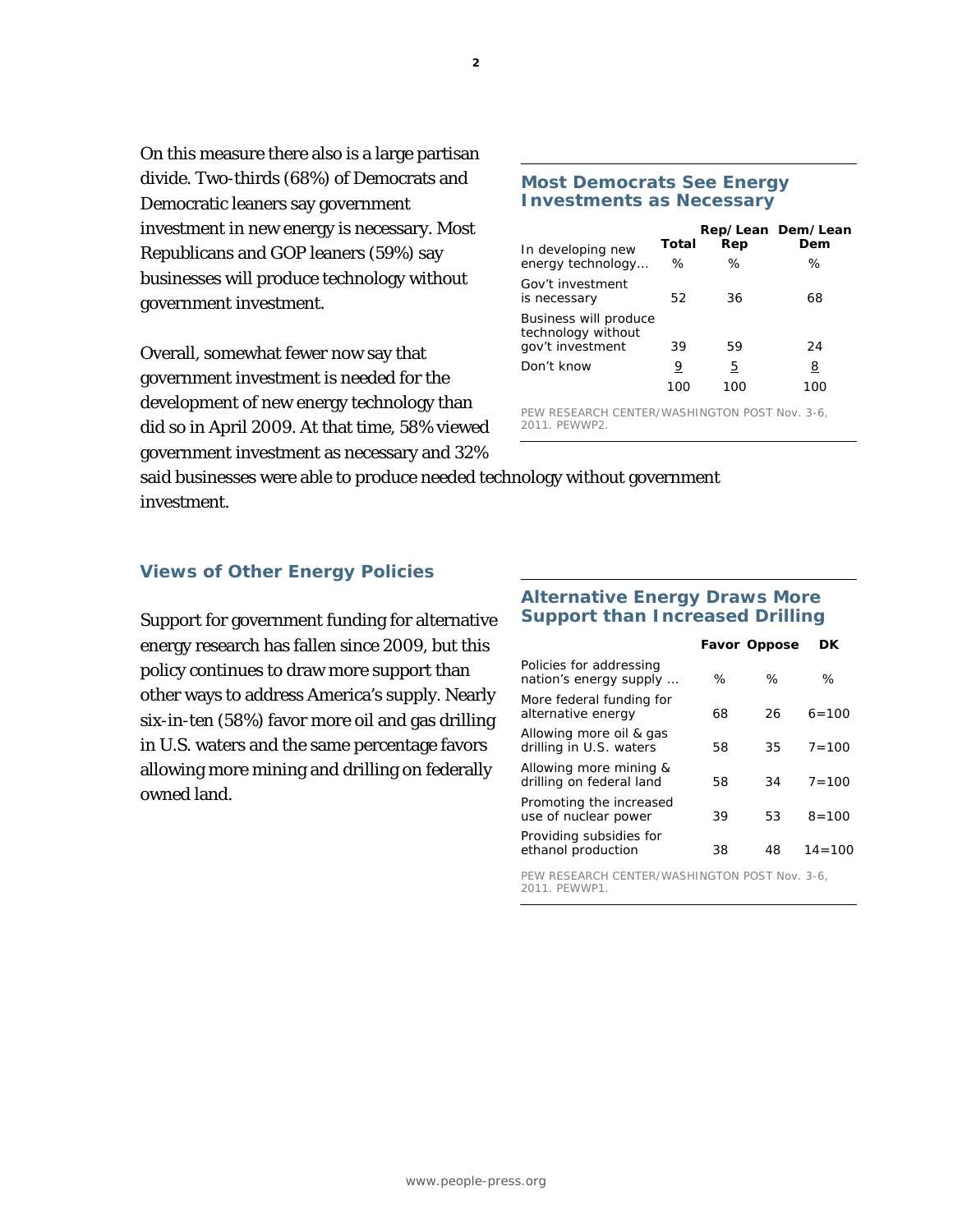Support for increased offshore drilling is little changed from March, but has increased

since last year's oil spill in the Gulf of Mexico. In June 2o1o, before the spill was contained, only 44% favored more offshore drilling. Slightly fewer Americans favor increased offshore drilling today than did so a few months before the Gulf spill (63% in February 2010).

More Americans continue to oppose (53%) than favor (39%) promoting the increased use of nuclear power. Support for increased use of nuclear power has not recovered following the

#### 39 44 45 52 39 53 48 48 41 53 Sept 2005 Favor Oppose Nov 2011 67 63 44 57 58 <sup>28</sup> <sup>31</sup> 52 <sup>37</sup> <sup>35</sup> Sept 2008 Favor Oppose Nov 2011 **Opposition to More Nuclear Power, Support for Increased Offshore Drilling**  *Promoting the increased use of nuclear power Allowing more offshore oil and gas drilling in U.S. waters*  PEW RESEARCH CENTER/WASHINGTON POST Nov. 3-6, 2011. PEWWP1a & PEWWP1c.

nuclear disaster at Japan's Fukushima nuclear power plant. Opinion about increased nuclear power had been divided prior to the Japan disaster. *(For more, see "Opposition [to Nuclear Power Rises Amid Japanese Crisis," March 21, 2011\).](http://www.people-press.org/2011/03/21/opposition-to-nuclear-power-rises-amid-japanese-crisis/)* 

Only about four-in-ten (38%) favor government subsidies for ethanol production as a policy for addressing the U.S. energy supply. Nearly half (48%) oppose ethanol subsidies.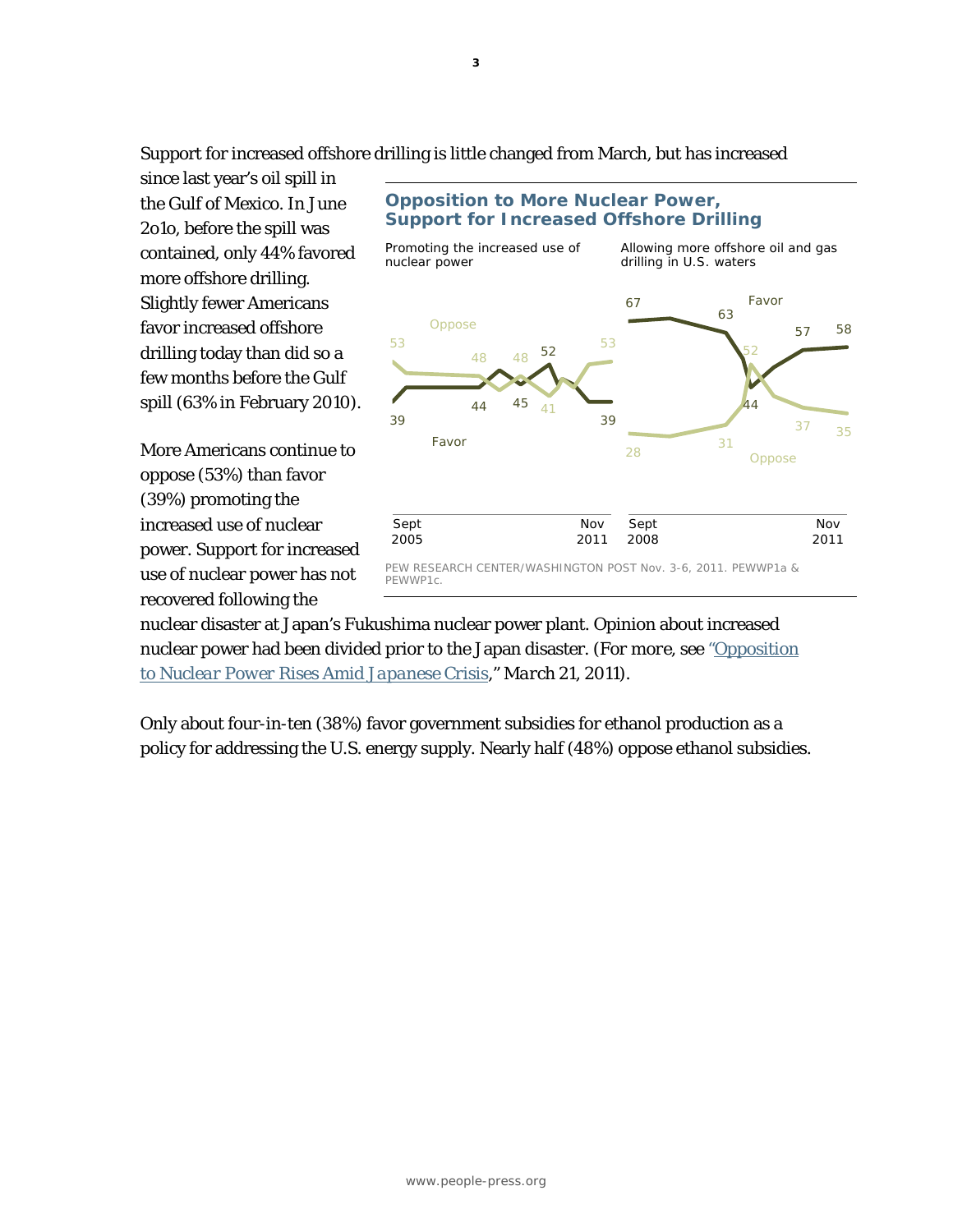## **Energy Policies Divisive**

Nearly eight-in-ten Republicans and Republican leaners (78%) favor allowing more mining and drilling on federally owned land; just 46% of Democrats and Democratic leaners support this policy. The partisan gap is as wide in views of allowing more

offshore oil and gas drilling (31 points). In addition, more Republicans (54%) than Democrats (30%) favor promoting the increased use of nuclear power.

More Democrats and Democratic leaners than Republicans and Republican leaners favor promoting federal subsidies for ethanol production (45% vs. 32%). And Democrats are far more likely than Republicans to support increased federal funding for alternative energy research (83% vs. 53%).

In contrast to the gap over alternative energy, the partisan differences over more offshore drilling and increased use of nuclear power date back several years.

## **Partisan Gaps over Energy Policies**

|                                                                | Total | Rep/<br>Lean<br>Rep | Dem/<br>Lean<br>Dem | R-D<br>Diff |
|----------------------------------------------------------------|-------|---------------------|---------------------|-------------|
| $%$ in favor $\ldots$                                          | ℅     | ℅                   | ℅                   |             |
| More mining/drilling<br>on federal land                        | 58    | 78                  | 46                  | $+32$       |
| More oil/gas drilling<br>in U.S. waters                        | 58    | 77                  | 46                  | $+31$       |
| Promoting<br>increased use of<br>nuclear power                 | 39    | 54                  | 30                  | $+24$       |
| Subsidies for<br>ethanol production                            | 38    | 32                  | 45                  | $-13$       |
| More fed. funding<br>for alternative<br>energy                 | 68    | 53                  | 83                  | -30         |
| PEW RESEARCH CENTER/WASHINGTON POST Nov. 3-6,<br>2011. PEWWP1. |       |                     |                     |             |

In April 2009, 86% of Republicans and GOP leaners favored increased offshore oil and gas drilling, compared with 57% of Democrats and Democratic leaners. In addition, 59% of Republicans favored greater use of nuclear power compared with just 38% of Democrats.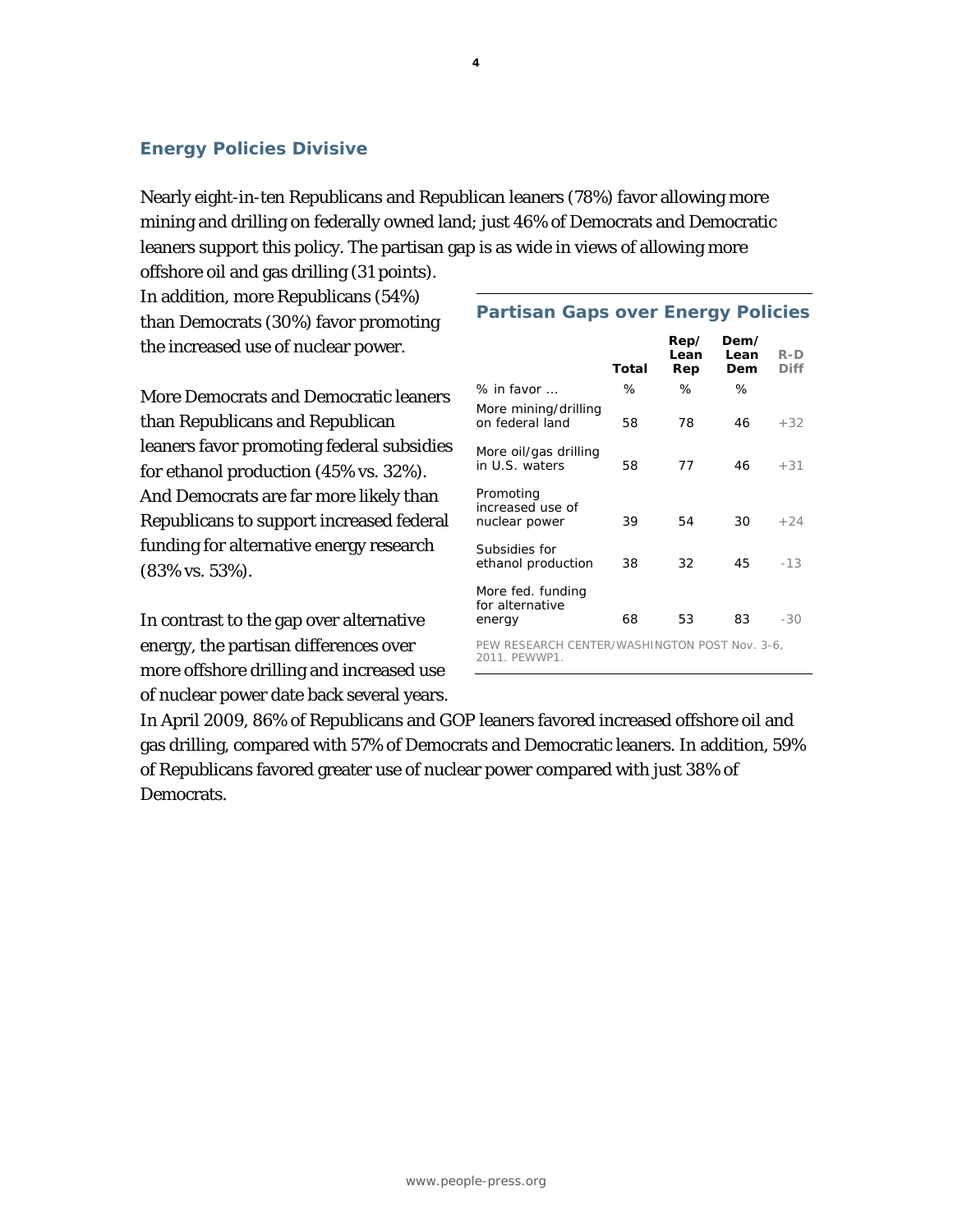### **About the Survey**

The analysis in this report is based on telephone interviews conducted November 3-6, 2011, among a national sample of 1,005 adults 18 years of age or older living in the continental United States (601 respondents were interviewed on a landline telephone, and 404 were interviewed on a cell phone, including 185 who had no landline telephone). The survey was conducted by interviewers at Princeton Data Source under the direction of Princeton Survey Research Associates International. A combination of landline and cell phone random digit dial samples were used; both samples were provided by Survey Sampling International. Interviews were conducted in English. Respondents in the landline sample were selected by randomly asking for the youngest adult male or female who is now at home. Interviews in the cell sample were conducted with the person who answered the phone, if that person was an adult 18 years of age or older. For detailed information about our survey methodology, see: http://peoplepress.org/methodology/detailed.

The combined landline and cell phone sample are weighted using an iterative technique that matches gender, age, education, race, Hispanic origin, region, and population density to parameters from the March 2010 Census Bureau's Current Population Survey. The sample also is weighted to match current patterns of telephone status, based on extrapolations from the 2010 National Health Interview Survey. The weighting procedure also accounts for the fact that respondents with both landline and cell phones have a greater probability of being included in the combined sample and adjusts for household size within the landline sample. Sampling errors and statistical tests of significance take into account the effect of weighting. The following table shows the sample sizes and the error attributable to sampling that would be expected at the 95% level of confidence for different groups in the survey:

| Group        | Sample Size | Plus or minus         |
|--------------|-------------|-----------------------|
| Total sample | 1,005       | 4.0 percentage points |
| Rep/Lean Rep | 387         | 6.0 percentage points |
| Dem Lean Rep | 461         | 5.5 percentage points |

Sample sizes and sampling errors for other subgroups are available upon request.

In addition to sampling error, one should bear in mind that question wording and practical difficulties in conducting surveys can introduce error or bias into the findings of opinion polls.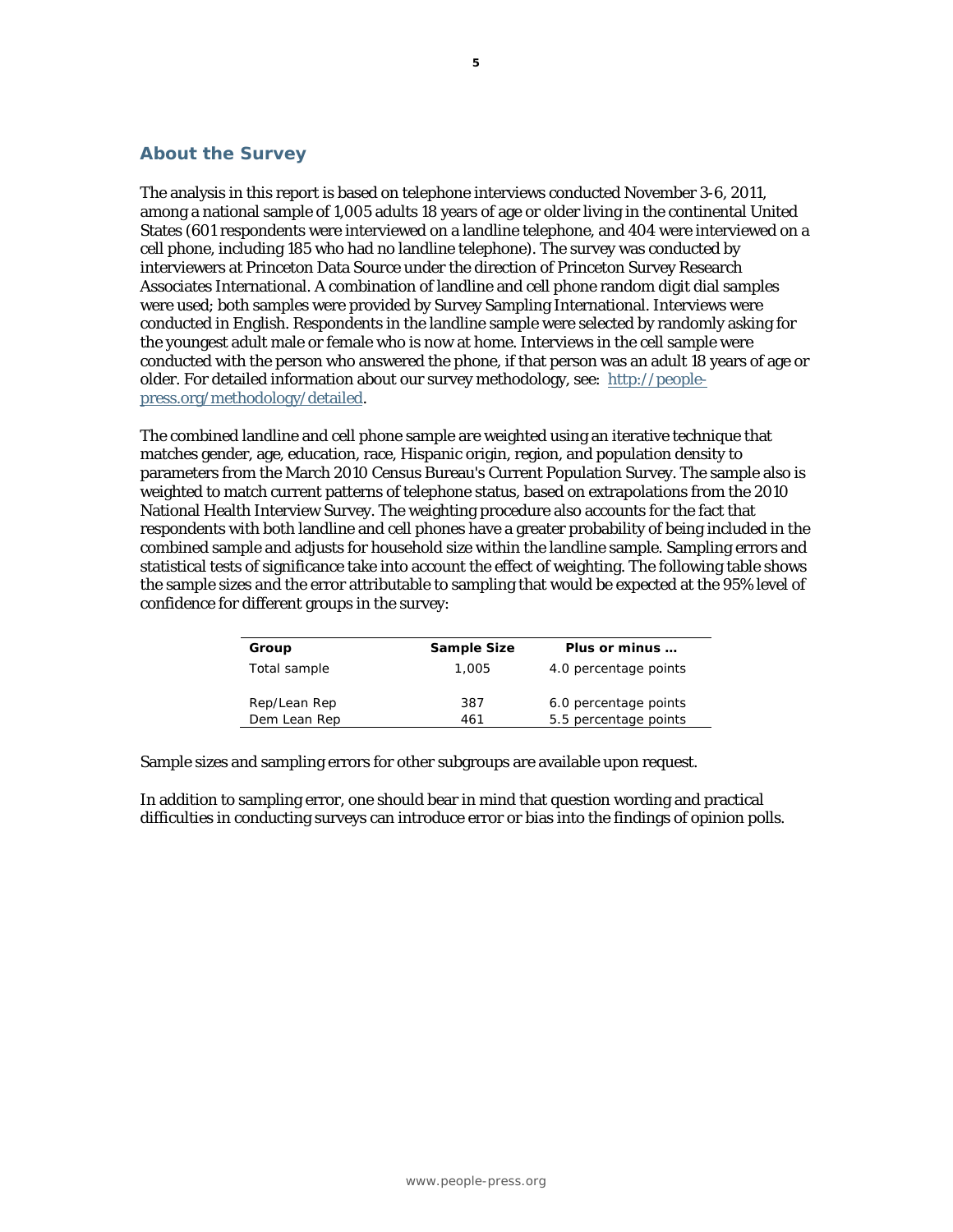### **PEW RESEARCH CENTER NOVEMBER 3-6, 2011, OMNIBUS FINAL TOPLINE N=1,005**

### **PEW.1-PEW.2 PREVIOUSLY RELEASED**

#### **ASK ALL:**

On a different subject...<br>PEWWP.1 As I real

As I read some possible government policies to address America's energy supply, tell me whether you would favor or oppose each. First, would you favor or oppose the government **[INSERT FIRST ITEM, RANDOMIZE]**? Would you favor or oppose the government **[INSERT NEXT ITEM]**?

|    |                                                                                   | <u>Favor</u> | <b>Oppose</b> | (VOL.)<br>DK/Ref |
|----|-----------------------------------------------------------------------------------|--------------|---------------|------------------|
| a. | Allowing more offshore oil and gas drilling in U.S. waters                        |              |               |                  |
|    | November 3-6, 2011                                                                | 58           | 35            | 7                |
|    | March 17-20, 2011                                                                 | 57           | 37            | 6                |
|    | October 13-18, 2010                                                               | 51           | 41            | 7                |
|    | June 16-20, 2010                                                                  | 44           | 52            | 4                |
|    | May 6-9, 2010                                                                     | 54           | 38            | 8                |
|    | February 3-9, 2010                                                                | 63           | 31            | 6                |
|    | April 14-21, 2009                                                                 | 68           | 27            | 5                |
|    | September, 2008                                                                   | 67           | 28            | 5                |
| b. | Increasing federal funding for research on wind, solar<br>and hydrogen technology |              |               |                  |
|    | November 3-6, 2011                                                                | 68           | 26            | 6                |
|    | March 17-20, 2011                                                                 | 74           | 21            | 5                |
|    | October 13-18, 2010                                                               | 74           | 21            | 6                |
|    | June 16-20, 2010                                                                  | 75           | 21            | 3                |
|    | May 6-9, 2010                                                                     | 73           | 22            | 5                |
|    | February 3-9, 2010                                                                | 78           | 17            | 5                |
|    | April 14-21, 2009                                                                 | 82           | 15            | 3                |
|    | September, 2008                                                                   | 82           | 14            | 4<br>5           |
|    | Late February, 2008<br>February, 2006                                             | 81<br>82     | 14<br>14      | 4                |
| С. | Promoting the increased use of nuclear power                                      |              |               |                  |
|    | November 3-6, 2011                                                                | 39           | 53            | 8                |
|    | March 17-20, 2011                                                                 | 39           | 52            | 8                |
|    | October 13-18, 2010                                                               | 45           | 44            | 11               |
|    | June 16-20, 2010                                                                  | 47           | 47            | 6                |
|    | May 6-9, 2010                                                                     | 45           | 44            | 11               |
|    | February 3-9, 2010                                                                | 52           | 41            | 7                |
|    | April 14-21, 2009                                                                 | 45           | 48            | 7                |
|    | September, 2008                                                                   | 50           | 43            | 7                |
|    | Late February, 2008                                                               | 44           | 48            | 8                |
|    | February, 2006<br>Mid-September, 2005                                             | 44<br>39     | 49<br>53      | 7<br>8           |
|    |                                                                                   |              |               |                  |
| d. | Allowing more mining and drilling on federally<br>owned land                      |              |               |                  |
|    | November 3-6, 2011                                                                | 58           | 34            | $\overline{7}$   |
| е. | Providing subsidies for ethanol production                                        |              |               |                  |
|    | November 3-6, 2011                                                                | 38           | 48            | 14               |
|    | <b>TREND FOR COMPARISON:</b>                                                      |              |               |                  |
|    | Increasing federal funding for research on ethanol                                |              |               |                  |
|    | September, 2008                                                                   | 57           | 36            | 7                |
|    | Late February, 2008                                                               | 57           | 35            | 8                |